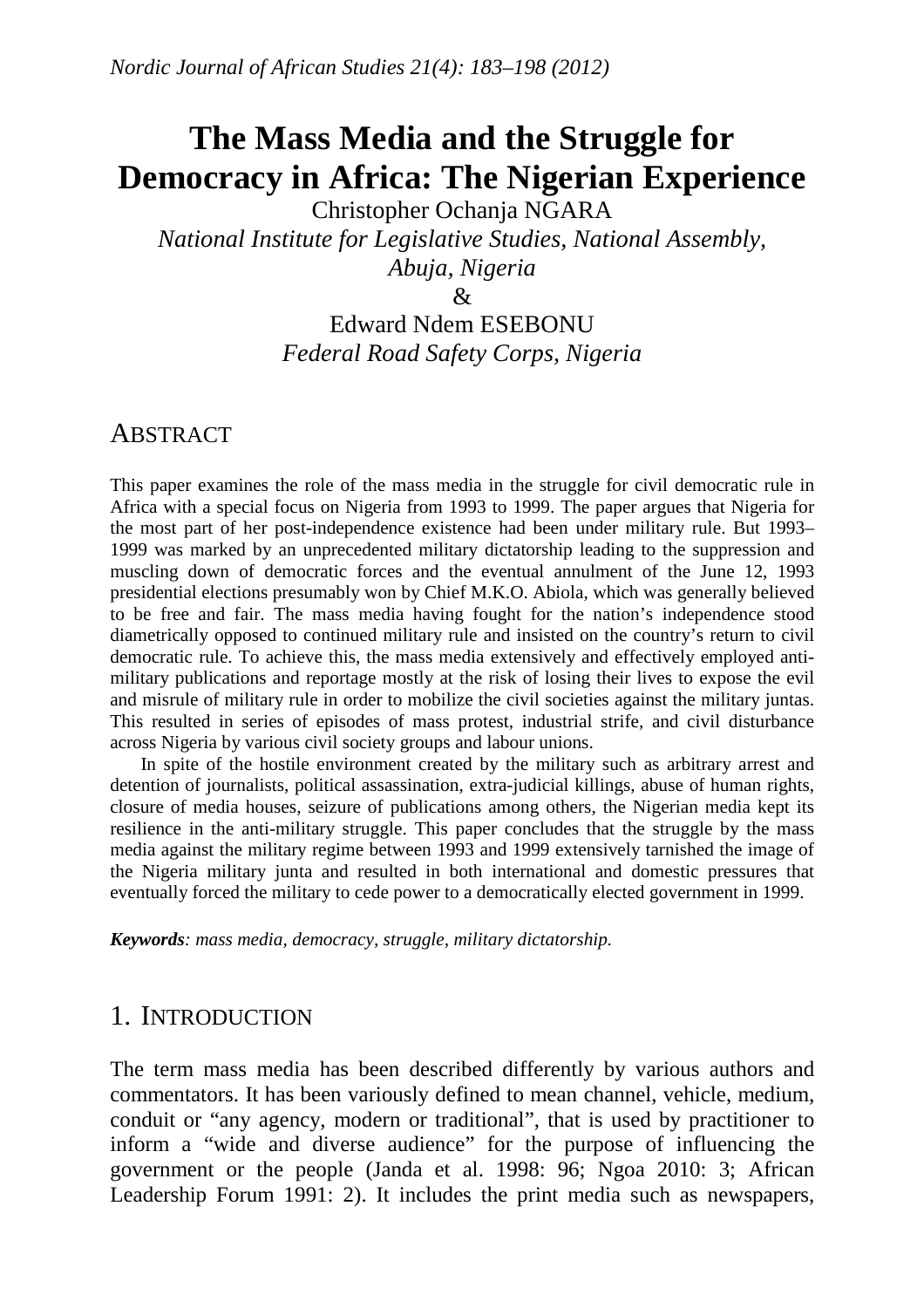magazines, journals, books and other forms of publications and the broadcast media transmitted through sound and visual images such as the radio and television (Janda et al. 1998: 96). Breakthrough in technology has introduced new medium such as the internet, fax among others. In Africa, it may include traditional media such as oration, poetry, folk music etc. In the context of this paper, the term mass media refers to medium of communication such as the newspaper, magazine, radio and television.

The mass media has long been a vanguard of social struggle and change in the African continent. It played a crucial and active role in the anti-colonial struggle and was instrumental in the eventual attainment of political independence of many countries on the continent. During the colonial period, the mass media was particularly useful in exposing the misrule, exploitation and evil of colonial rule to the international community and the mobilization of the civil society groups to mount pressure on the colonial government that eventually culminated in the independence of African colonial territories (Adesoji 2006: 38). In Tanzania, Ghana, Namibia, Democratic Republic of Congo, Nigeria, Gambia, and much more lately in South Africa, the successes recorded by nationalists such as Julius Nyerere, Kwameh Nkurmah, Obafemi Awolowo, Nnamdi Azikiwe and Nelson Mandela in their struggles against the colonial governments were very much tied to the resilience and vibrancy of the anti-colonial press. For example, the African National Congress (ANC) virile propaganda machine personified in Nelson Mandela and the anti-apartheid press (the alternative press) became an arrowhead of the liberation struggle (Ngoa 2010: 9). Similarly, in Ghana, the late Kwame Nkrumah's independence struggle successes were attributed to a vibrant anti-colonial press (Ngoa 2010: 9). In the specific case of Nigeria, Dr. Nnamdi Azikiwe anti-colonial campaign was very much associated with his media organization *The West African Pilot* (Malaolu, 2004; Ngoa, 2010; African Leadership Forum, 1991). Other mass media outfits such as *Lagos Weekly, The Daily Comet* etc. became the voice of African nationalists.

The period immediately after 1960 when many African countries got independence saw a gradual drift towards military dictatorship as many of the elected governments that took over political power from the departed colonial masters were ousted out of power in a wave of military coup d'état that swept through the continent. Within the first two decades of independence, the soldiers forcefully removed [most] of Africa's …first set of post-colonial [elected] political leadership (Ngao 2010: 10). According to Chazan et al., "virtually every African state has been subject to an attempted coup, until recently the armed forces ruled in almost half of the continent. At least a third of the countries in the Sub-Saharan region have had military takeovers" (Agbese 2004: 58) thereby setting the stage for prolonged and protracted military dictatorship across the continent. The mass media having fought very hard for African independence could not close its eyes to Africa's slide into protracted military autocracy, corruption, bad governance, economic exploitation and all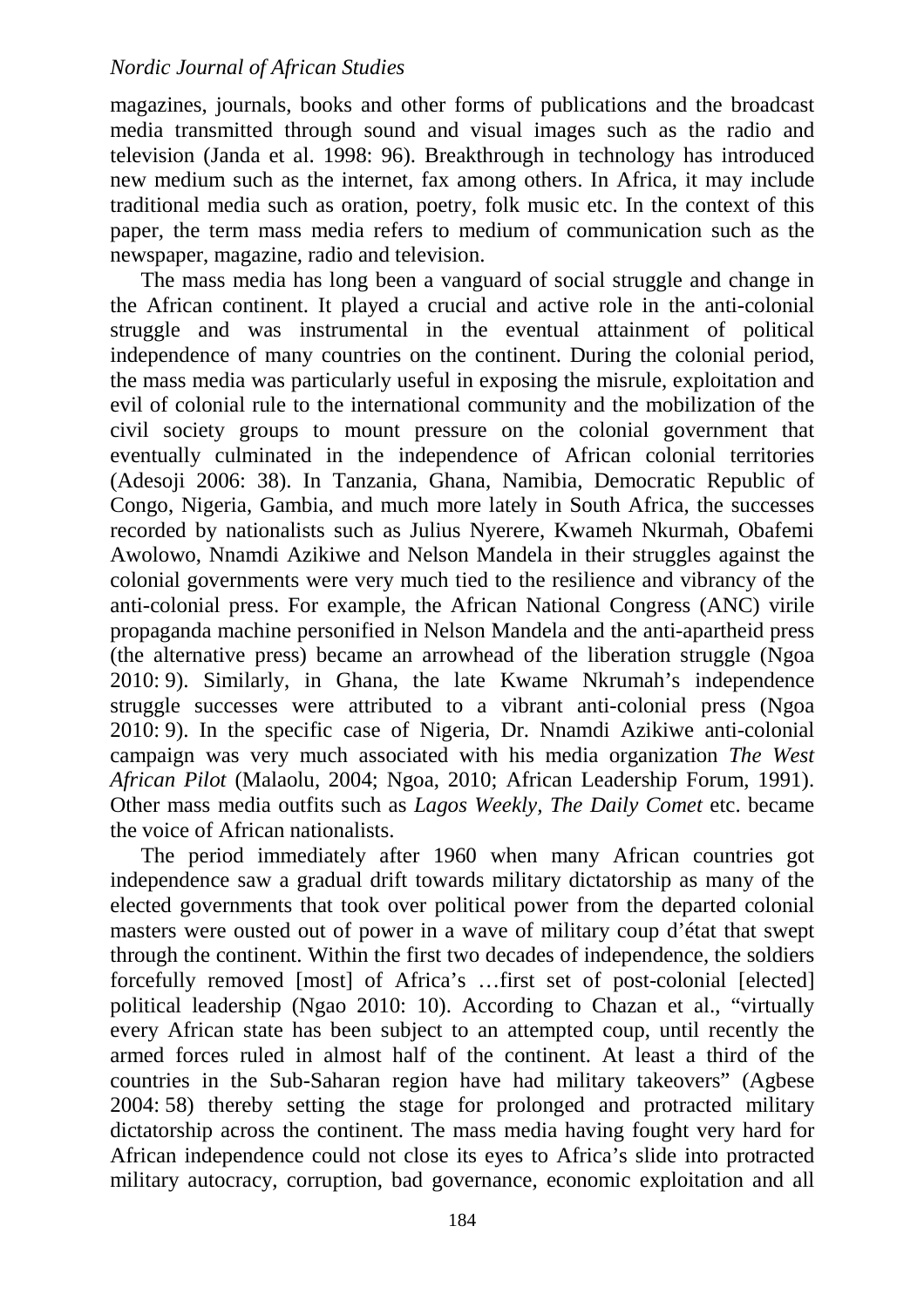manners of misrule meted on the African population by indigenous military leaders and in some cases in conjunction with Western imperialist class. The Africa media quickly took up the responsibility and constituted itself in opposition to military rule insisting on democracy and democratization. This position was succinctly captured by Oyovbaire (2001: 2) when he asserts that:

 In the period leading to independence, the "watch-dog" enterprise was against the "British-colonial masters and colonialism". After independence, that enterprise logically shifted focus away from the perniciousness and arbitrariness of colonial rule to the inadequacies, fractiousness and excesses of the Nigerian political class which had replaced the "British colonial masters"

In many African countries, the military, in their desperate effort to cling unto power, became highly authoritarian and adopted unpopular measures to quell dissenting views and suppress opposition. In spite of the harsh and hostile atmosphere created for the media by successive military leaders in Africa since independence through the promulgation of censorship laws, closure of media houses, seizure of publications, arrest, detention and killing of journalists among others, the media kept its resilience in anti-military struggle. The African mass media played critical role in inspiring and galvanizing the popular demand for democratic reforms that occurred in many parts of Africa in the early 1990s which gave way to the wave of democratization that swept through continent in that decade.

In Nigeria, the period 1993–1999 witnessed unprecedented military dictatorship characterized by brazen autocracy, wanton human rights abuse, suppression of political opponents, corruption, bad governance, economic mismanagement, expensive and deceitfully crafted but failed transition programmes when other regions of the world were progressively headed towards democratization. The frustration and apathy that followed this development terminated the aspiration of a possible transformation to a civil democratic rule in Nigeria. The military ensured that it succeeded in subduing almost all opposition against it except a courageous mass media which sustained strong opposition against military rule until May 29 1999, when the military formally handed over power to a democratically elected government in Nigeria. The courageous role played by the media earned her the respect and commendation of many across the world including Prof. Wole Soyinka (a celebrated Nigerian playwright, poet and social critic), who described the Nigerian mass media as the 'hero of Nigeria's democracy'. It is against this background that this paper examines the mass media and the struggle for democracy in Nigeria between 1993 and 1999.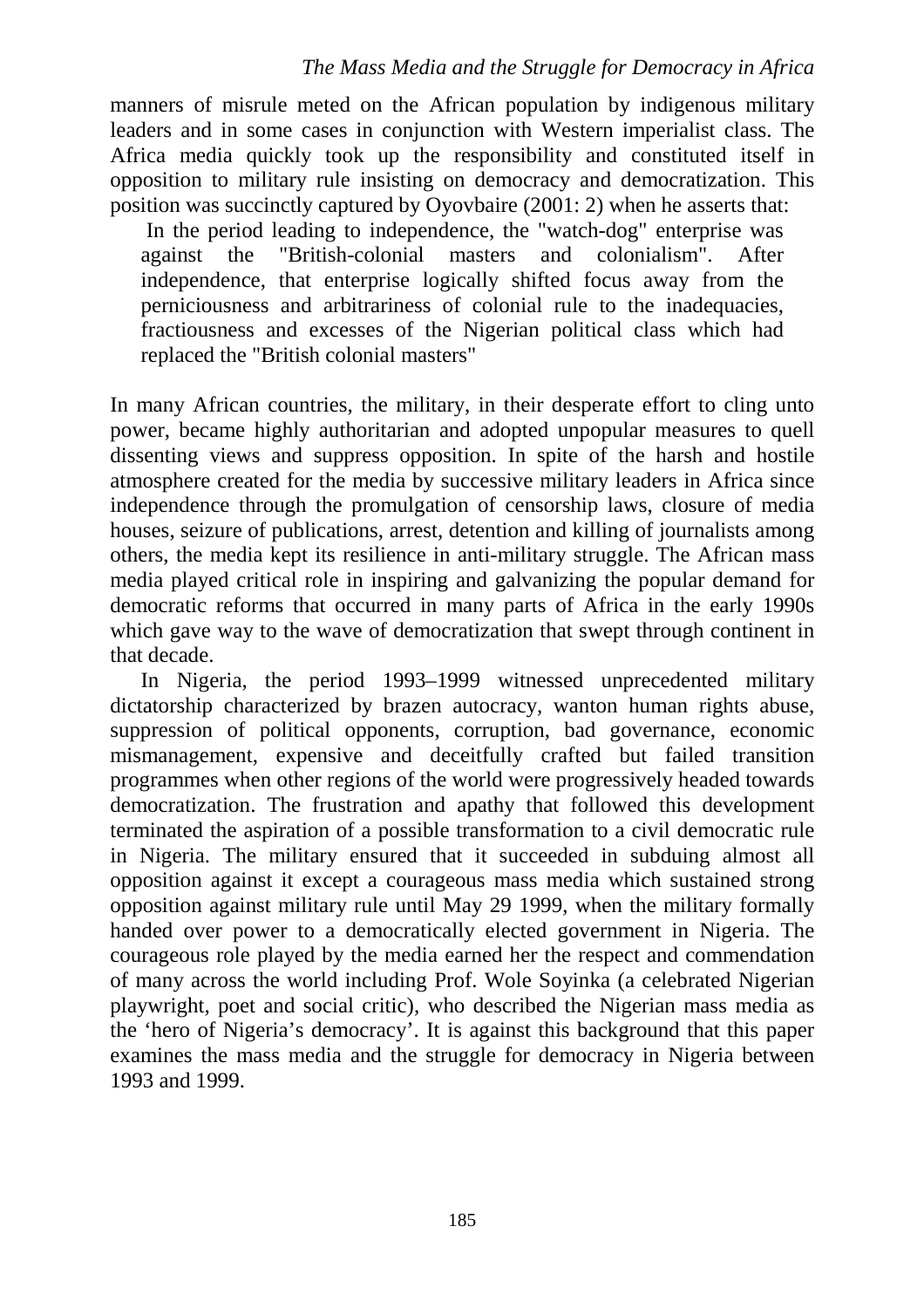# 2. A SOCIAL RESPONSIBILITY PRESS

The social responsibility press perspective owes its origin to a project requested by the founder of Time Magazine, Henry Luce in 1942. At this time, it was believed that the First Amendment freedoms were being increasingly threatened by the rise of totalitarian regimes throughout the world (Middleton 2009: 3). The project was led by the then-president of the University of Chicago, Robert Hutchins (Middleton 2009: 3). Robert Hutchins and his colleagues consequently produced the report of the Hutchins Commission on Freedom of the Press of 1947. The first formal theory of social responsibility of the press was developed by Siebert, Peterson and Schramm about a decade later in 1956. The authors were clearly inspired by the Hutchins initiative (Middleton 2009: 4).

The social responsibility model is based on the idea that media have a moral obligation to society to provide adequate information for citizens to make informed decisions (Ostini and Fung 2002: 42). The main assumption of this perspective is that independent press will serve as a watchdog over societal institutions through objective and accurate reportage, and are expected to inform the citizenry of what goes on in the government, which, in a way, keeps rulers in check (Owens-Ibie, 1994). In so doing, the mass media would serve as the voice of the people particularly the less privileged. The theory presumes that the practitioners of mass media, by the privilege conferred on them by their profession, should be socially responsible to serve public interest (Baran and Davis 2006: 113). This virtue, the theory holds most be upheld even if it affects profit and antagonizes the interests of the ruling class.

The social responsibility perspective encourage the mass media to see itself as frontline instrument in the struggle for and the preservation of democracy in conjunction with civil society and other progressive groups in the society. Baran and Davis (2006: 113) argue that by helping pluralistic groups, media were building a wall to protect democracy, from internal and external foes. Iyare (2004: 207) summarized the main thrust of social responsibility theory as follows:

- (a) Servicing the political system by providing information, discussion and debate on public affairs.
- (b) Enlightening the public so as to make it capable of self-government.
- (c) Safeguarding the rights of the individual by serving as the watchdog against government.
- (d) Serving the economic system primarily by bringing together of buyer and sellers of goods and services.
- (e) Providing entertainment.
- (f) Maintaining its own self-sufficiency so as to be free from the pressure of special interests.

This perspective is useful in explaining the role of the Nigerian mass media in its struggle against military rule in Nigeria from 1993–1999. The struggle started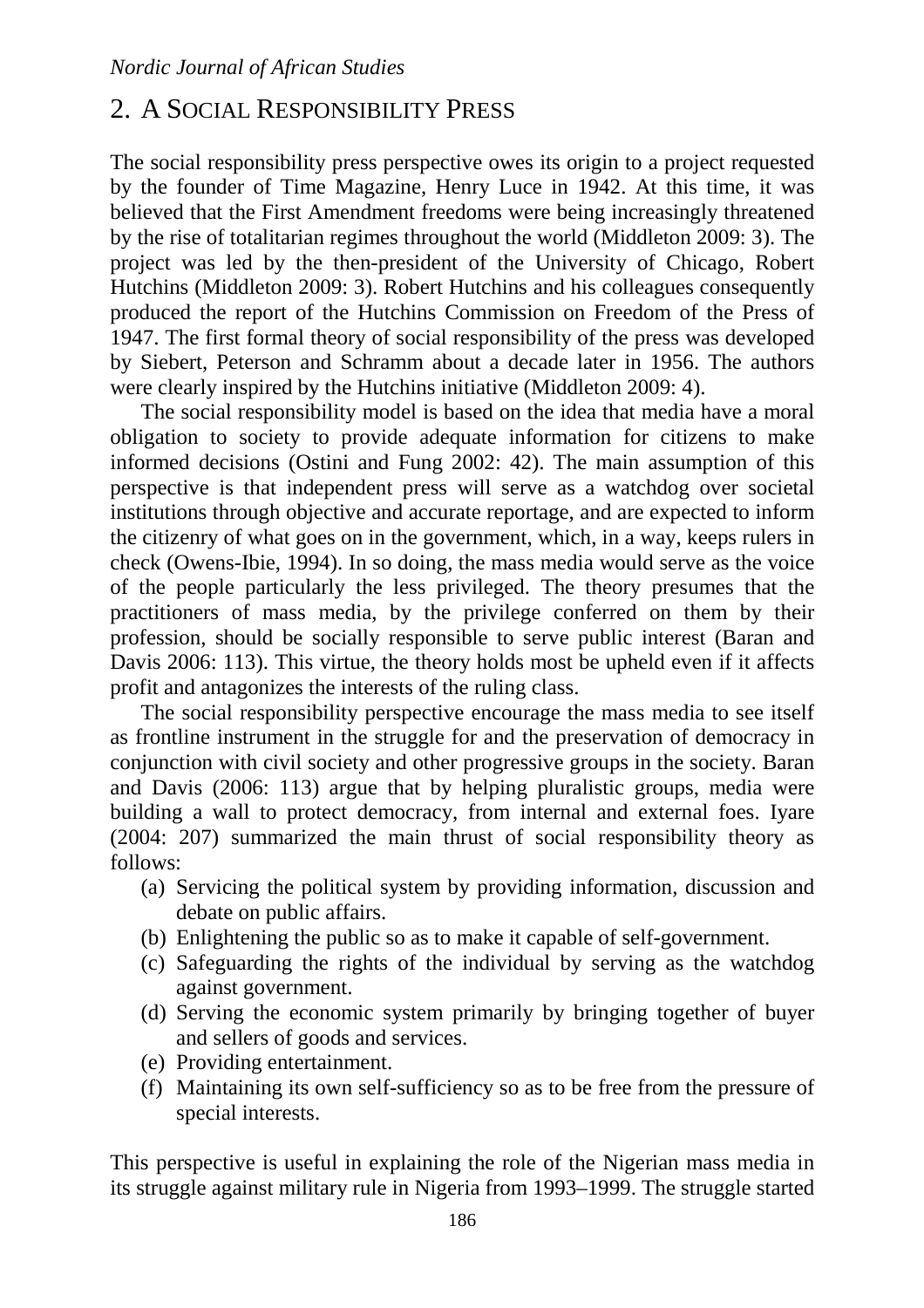#### *The Mass Media and the Struggle for Democracy in Africa*

when General Babangida annulled the June 12, 1993 presidential elections which should have concluded the transition to the Third Republic (Ibagere and Omoera 2010: 70). General Sani Abacha, having forcefully seized power from the Interim National Government which he was part, further prolonged military rule in Nigeria. To perpetuate himself in power, General Abacha embarked on a brazen elimination of perceived and imagined opposition against his rule particularly the mass media and pro-democracy groups who opposed the continuation of military rule.

Under the Abacha self-succession programme, the emasculation of political opponents and civil society was dramatic (Aiyede 2003: 11) such that the military successfully overwhelmed all elements of opposition against it leaving the mass media as the last line of defense. The Nigerian mass media took up the social responsibility to engage in a courageous anti military struggle in spite of the hostile environment created by the military regime. The mass media despite loss of profit, the risk of arrest, detention and loss of live maintained its antimilitary posture by continuously informing the public on the misrule and demerits of military rule and the merits and virtues of democracy. During this period, the media lend itself to use by pro-democracy, human rights and other civil society groups. This was critical in the mobilization of local and international support that mounted pressure on the Nigerian military government that eventually led to the handover of power to a democratically elected government in May 1999. The role played by the mass media in the struggle against military in Nigeria between 1993 and 1999, is thus seen as socially responsible.

# 3. SOCIO-POLITICAL CONTEXT

The end of the Cold War symbolized by the fall of the Berlin Wall in 1989 and the collapse of the Soviet Bloc (Edoho 1997: 1) ushered in a new international atmosphere based on the supremacy of western liberal ideology of democracy, human rights protection, good governance, economic liberalization, women empowerment among others. More importantly, this development brought to the fore "free and fair multiparty election… as the test of government's legitimacy" (Ellis 1996: 6). As a result, democracy and its corollary principles became the yardstick to measure the credibility of national government as well as a defining factor for Western nation's interactions with the rest of the world. Thus, compliance with these principles became a precondition for Western nation's economic aid programmes and political cooperation. While the international political climate was favourably disposed towards the promotion of democracy and good governance in most regions of the world, particularly in Africa (especially after the fall of Apartheid regime in South Africa), Nigeria remained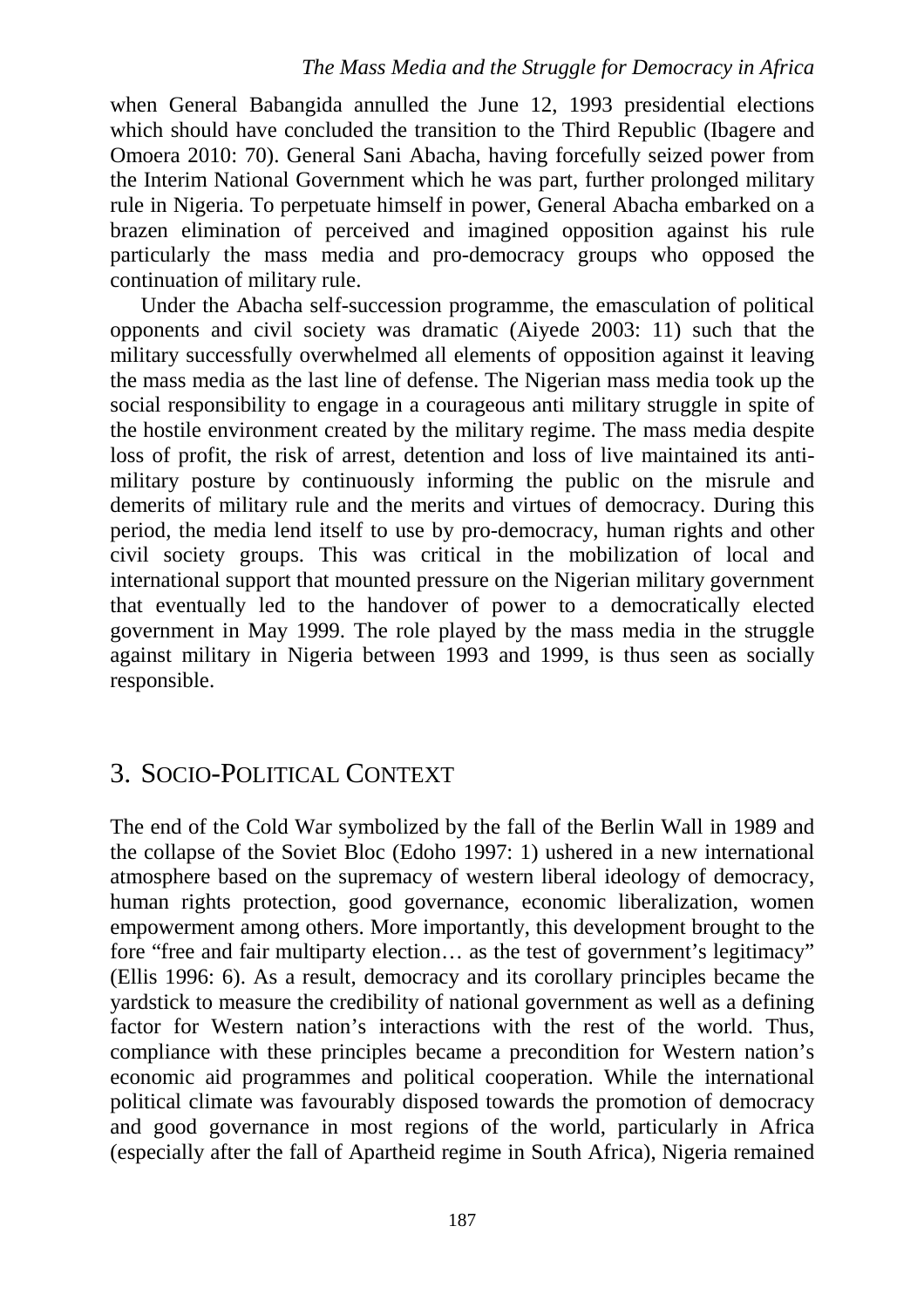under military rule with the consequent non-observance of these Western values particularly democracy.

The annulment of the June 12 1993 presidential elections adjudged by local and international observers as free and fair, after several failed transition to civil rule programme raised doubt on the sincerity of the military rulers to return the country to civil rule. This also frustrated the collective aspiration of a possible future democratic rule in Nigeria. Akinboye and Anifowose (2008: 252) trenchantly observed that:

The annulment of the June 12 1993 Presidential election was the climax of political intrigues and manipulations embarked by Gen. Babangida in order to realize his self-succession bid through a process of transformation from military to civilian president.

Sklar rightly observe that General Babangida's decision to annul the June 12 presidential elections and to terminate a six year transition programme that was near completion only succeeded to draw the ire of the international community and raised domestic hostility (Ngara 2002: 43) towards the Nigeria military government. The consequent tension and public restiveness that greeted this development compelled General Babangida to abdicated power to an Interim National Government (ING) headed by Chief Ernest Shonekan on August 27 1993 (Harriman 2006: 11). The ING, lacking in legitimacy to govern was bedeviled with similar opposition and agitation to revalidate the June 12 presidential elections.

On November 17 1993, General Sani Abacha, who was the Minister of Defence of the ING in what was popularly described as a palace coup toppled the ING and assumed power as the head of state. General Abacha's government faced consistent and sustained opposition by a section of the mass media, prodemocracy and human rights groups for failing to return the country to democratic rule. In his desperate effort to cling to power, General Abacha, became highly authoritarian and embarked on massive and brutal suppression and elimination of all perceived and imagined opponents to his rule through crackdown on critics, promulgation of draconian decrees inimical to press freedom, arrest and detention of journalists, closure of media houses, seizure of publications as well as assassination of key opposition figures. Abubakar (2001) described the Abacha era (1993–1998) as Nigeria's dark days because of massive corruption, gross abuse of human rights as well as the total absence of the rule of law in the conduct of state-society affairs.

On October 1 1995, Abacha announced a transition time-table to return the country to democratic rule. The transition programme which was expected to end in October 1998, with a formal handover of power to a democratically elected government became a repetition of Babangida's aborted transition programme (Akinboye and Anifowese 2008: 255). He registered five political parties namely the United Nigeria Congress Party (UNCP), Congress for National Consensus (CNC), Democratic Party of Nigeria (DPN), Grassroots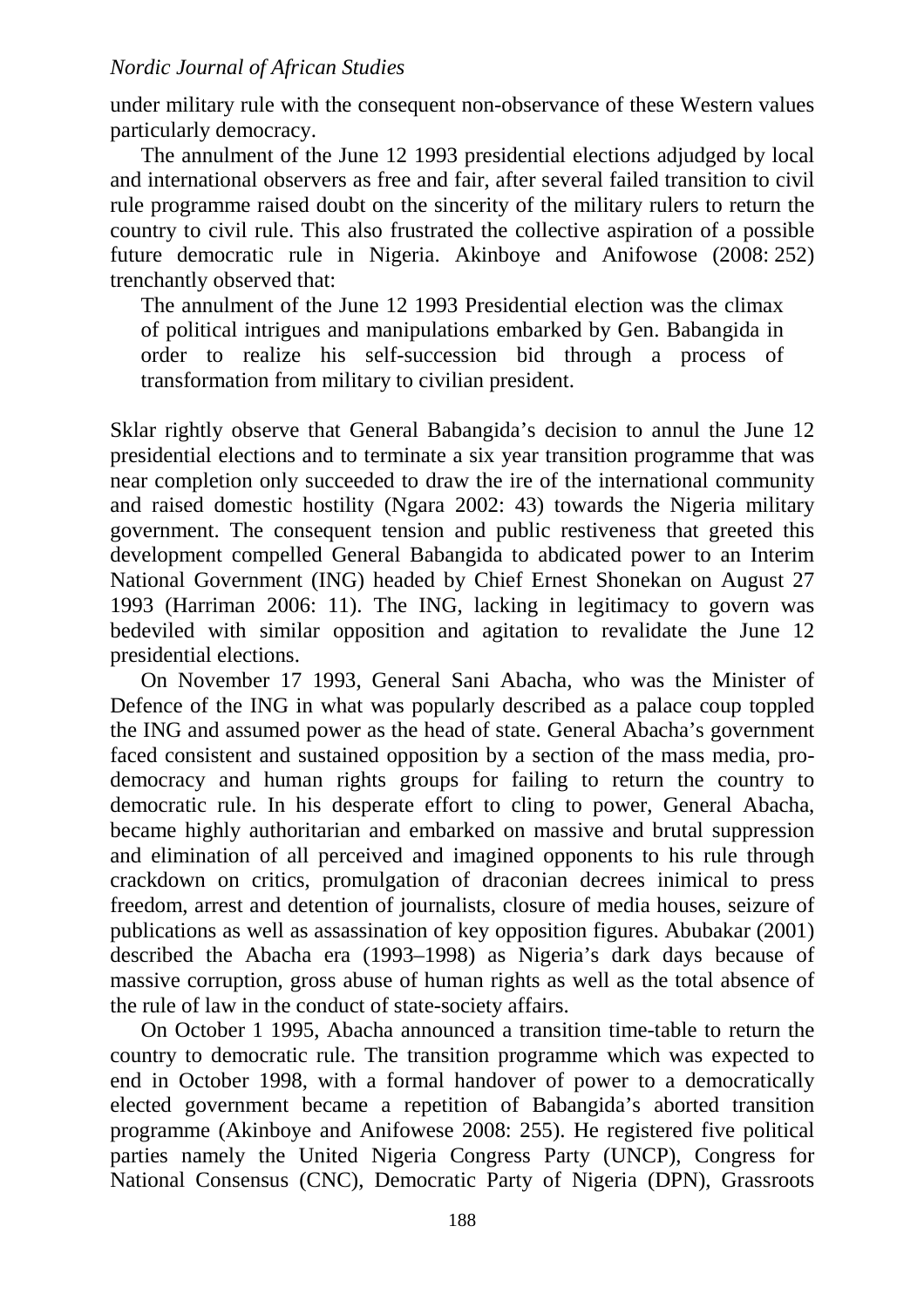#### *The Mass Media and the Struggle for Democracy in Africa*

Democratic Movement (GDM) and the National Centre Party of Nigeria (NCPN) all of which adopted him as consensus candidate to run for the presidency on their platform. To completely subdue his political opponents in order to realize his plan of transiting from military to political leader, General Abacha allegedly uncovered two coup plots against his government (believed by many to be a frame-up). The first was in 1995 involving General Olusegun Obasanjo (former military head of state), General Musa Yar'Adua (his deputy) and 38 other Nigerians and the second in 1997 involving General Oladipo Diya and 11 others who were subsequently sentenced to various jail terms.

At the height of these intrigues, the military government sponsored several organizations to perform public jamboree to beg General Abacha to contest in presidential election. According to Momoh and Thovoethin (2001: 4) the Abacha transition programme like the Babangida episodes was a political fraud designed to entrench General Abacha in power, but became inconclusive due to his sudden death. It is noteworthy that Abacha's self-succession bid almost became a reality, but for his sudden death in June 8 1998.

The demise of General Sani Abacha on June 8 1998 ushered in the regime of General Abubakar Abdulsalam (Momoh and Thovoethin 2001: 4) as the new head of state. He immediately unfolded an 11 months transition programme to terminate on 29 May 1999. General Abdulsalami given the enormous tension and pressure on the military government pursued policies different from his predecessor and quickly put in place machineries for transition to civilian rule. Within 11 months, he concluded the transition programme with a formal handover of political power to a democratically elected government.

# 4. THE MASS MEDIA AND THE STRUGGLE FOR DEMOCRACY IN NIGERIA (1993–1999)

Since the military coups that terminated the life of the first and second republics in 1966 and 1983 respectively as well as the inconclusive military transition programme of General Babangida that ended with the annulment of the June 12 Presidential elections allegedly won by M.K.O. Abiola, the military has come to be seen as the major obstacle to democracy in Nigeria. Originally hailed as corrective, as helping to reset the democratic clock, military rule in Nigeria has always been personal rule, but the dictatorships of Ibrahim Babangida (1985– 1993) and Sani Abacha (1993–1998) represented its culmination (Ifidon 2002: 111).

The annulment of the June 12 1993, presidential elections by General Babangida, an election widely believed to be free and fair, was construed by many particularly a section of the Nigerian mass media as a ploy by the military to perpetuate itself in power. The mass media responded by organizing itself in opposition to the Babangida's government who quickly bow to pressure and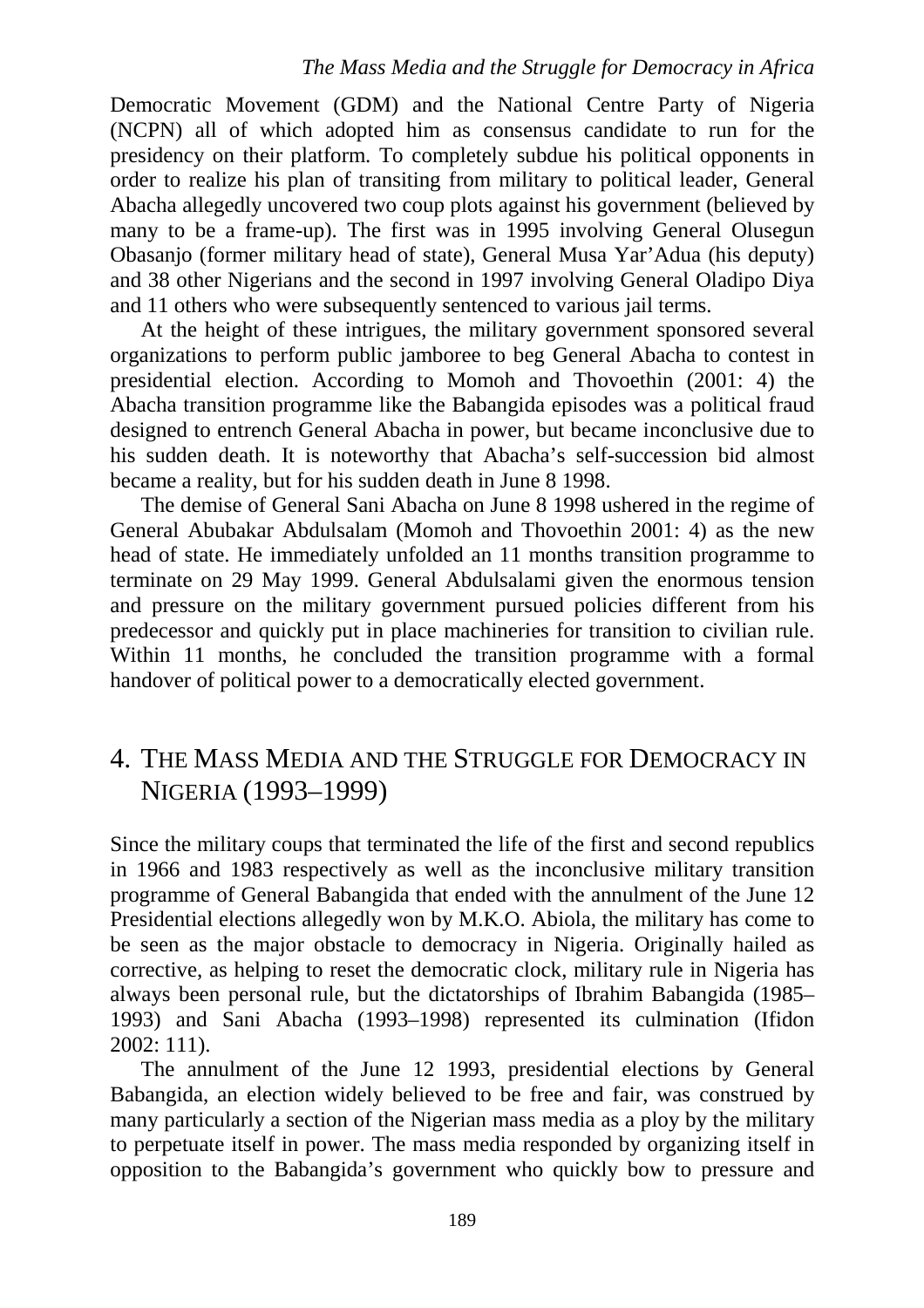handed over power to an ING. General Sani Abacha who toppled the ING also faced similar opposition from the mass media which demanded for the immediate handover of power to Chief M.K.O. Abiola, the presumed winner of the June 12 1993 elections. To achieve this objective, the media engaged in extensive reportage and publication of anti-military news and articles. The constant flow of information supplied by the media about the misrule of the military regime and the need for democratic rule proved decisive in the mobilization of the civil society as well as the international community to pressurize the military government to relinquish power. The media campaign paid off with the proliferation and activism of opposition groups such as the Civil Liberties Organization (CLO), Constitution Rights Project (CRP), Committee for the Defense of Human Rights (CDHR), National Association of Democratic Lawyers (NADL), National Association of Nigerian Students (NANS), Campaign for Democracy (CD) and the National Democratic Coalition (NADECO) (Obi 2000: 77). The activities of these groups gave further inspiration to the struggle resulting in widespread anti-military demonstrations, strikes and other forms of public protests to demand the revalidation of the June 12 presidential elections mandate.

The struggle by the mass media against military rule was not limited to the domestic front, the media extensively campaigned for the imposition of international sanctions on the Nigerian military government in order to make governance difficult for the military and force it out of power. Some influential American media such as the *New York Times*, *The Washington Post*, and *Washington Times* frequently featured anti-military articles and editorials against the Nigerian military regime. The mass media, which saw the prodemocracy struggle in Nigeria as an all-out war, employed several unorthodox and unethical methods in order to dent the image of the military government. According to Ray Ekpu, this tactics was necessary "to put pressure on the enemy, rally the public, local and international opinion against it, in the hope that this combine pressure would bring down the walls of dictatorship so that a new architecture can emerge from the ruins" (Iyare 2004: 217). Iyare highlighted some of the unethical tactics adopted by the mass media in its antimilitary struggle as follows:

- (a) Exaggeration, sensationalism and outright fabrication.
- (b) Refusal to publish stories favourable to the military.
- (c) Denial of rights of reply to the promoters/supporters of military rule.
- (d) Denial of media access to views sympathetic to the prolongation of military rule.
- (e) Outright propaganda in favour of democracy and against military rule (Iyare 2004: 217).

Ray Ekpu observes rightly that in normal time, these strategies would be considered unethical in the practice of the profession. But those times were far from normal and even if those strategies were unorthodox, the justification for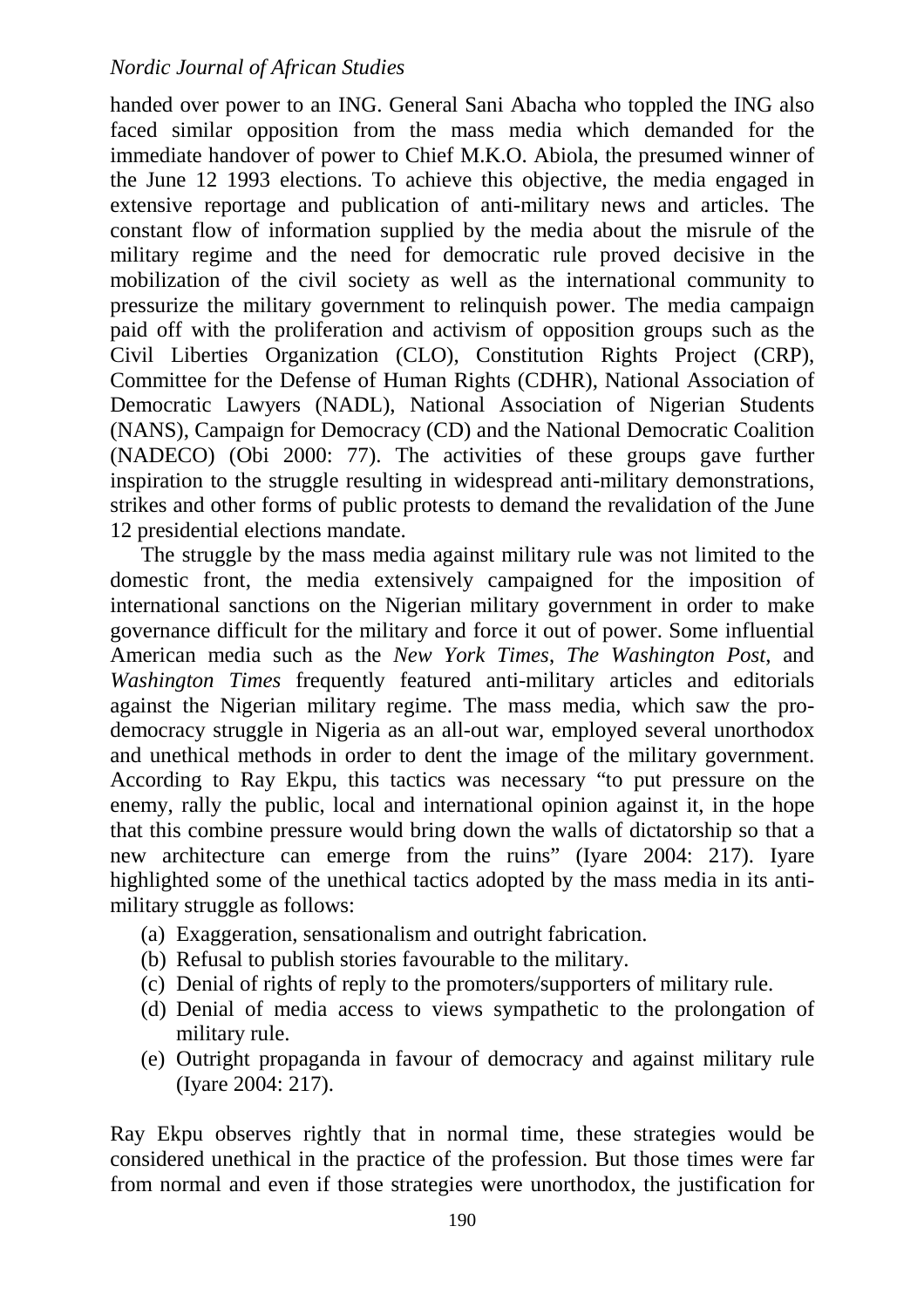their use was that you need abnormal strategies to deal with an abnormal situation particularly since the enemy employ dirty tricks (Iyare 2004: 218). It should be noted that the extensive and sustained media reportage of the events in Nigeria, apart from exposing the misrule, poor human rights records, monumental corruption and bad governance that characterized the Nigerian military government, it also tarnished its credibility and legitimacy in the eyes of local and international public. This helped in galvanizing and strengthening the pro-democracy movements and resistance against the Abacha military government.

In the course of this struggle, the mass media effectively mobilized the civil society to protest against the programmes and policies of the military government. The civil unrest that characterized this period led to profound domestic political and economic instability. Also, numerous international sanctions were imposed on the country such as economic and trade blockage, travel ban and visa restrictions on all top government functionaries as well as other scandalous diplomatic crisis. For instance, the U. S. government declared Nigerian airports as unsafe for flight operations. For that reason, it stopped direct flight and so did the British government. This cost the nation significant loss in revenue generation (Newswatch 1994: 12). Similarly, Nigeria's bid to host the 1995 Cocoa-Cola Junior World Championship was scuttled. Nigeria withdrew as defending champion from South African Nation's Cup as response to South Africa's withdrawal of Nigeria's invitation to the SIMBA four Nation's Tournament at the wake of the execution of Ken Saro-Wiwa and eight other Ogoni environmental activists. The Confederation of African Football (CAF) also imposed sanctions on Nigeria for failing to participate in the 1995 African Nation's Cup. *The Guardian* reported that no fewer than 150 companies pulled out of Nigeria. These include textile giants like President Industries Ltd., Western Textile Mills Plc, Unilever Nigerian Ltd., Pfizer International Incorporate (Ngara 2002: 84–5). The tremendous domestic and international political and economic instability created by these struggles made the Nigerian state almost ungovernable for the military regime.

As the mass media and pro-democracy groups continue to press for democratic reforms, the Abacha regime also worked very hard to weaken the movement by undermining their cohesion and ability to mobilize the populace against the state" (Aiyede 2003: 5). In 1997, *the Guardian* reported General Abacha to have lamented that the Nigerian media had become unpatriotic institutions which tended to misinterpret the notion of free speech and freedom of the press to mean a license of defiance to defame individuals and governments and to destabilize society (Olutokun 2004: 63). The Abacha military government thus resorted to the use of excessive violence to clamp down on the media through frequent harassment, seizure of publications and closure of media outfits. According to Ajebode (2010) in 1993 alone, 70,000 copies of *Tell* magazine, 50 copies of *Tempo*, 50 copies of the first edition of *The News* and thousands of copies of *The Sunday Magazine* (TSM) were seized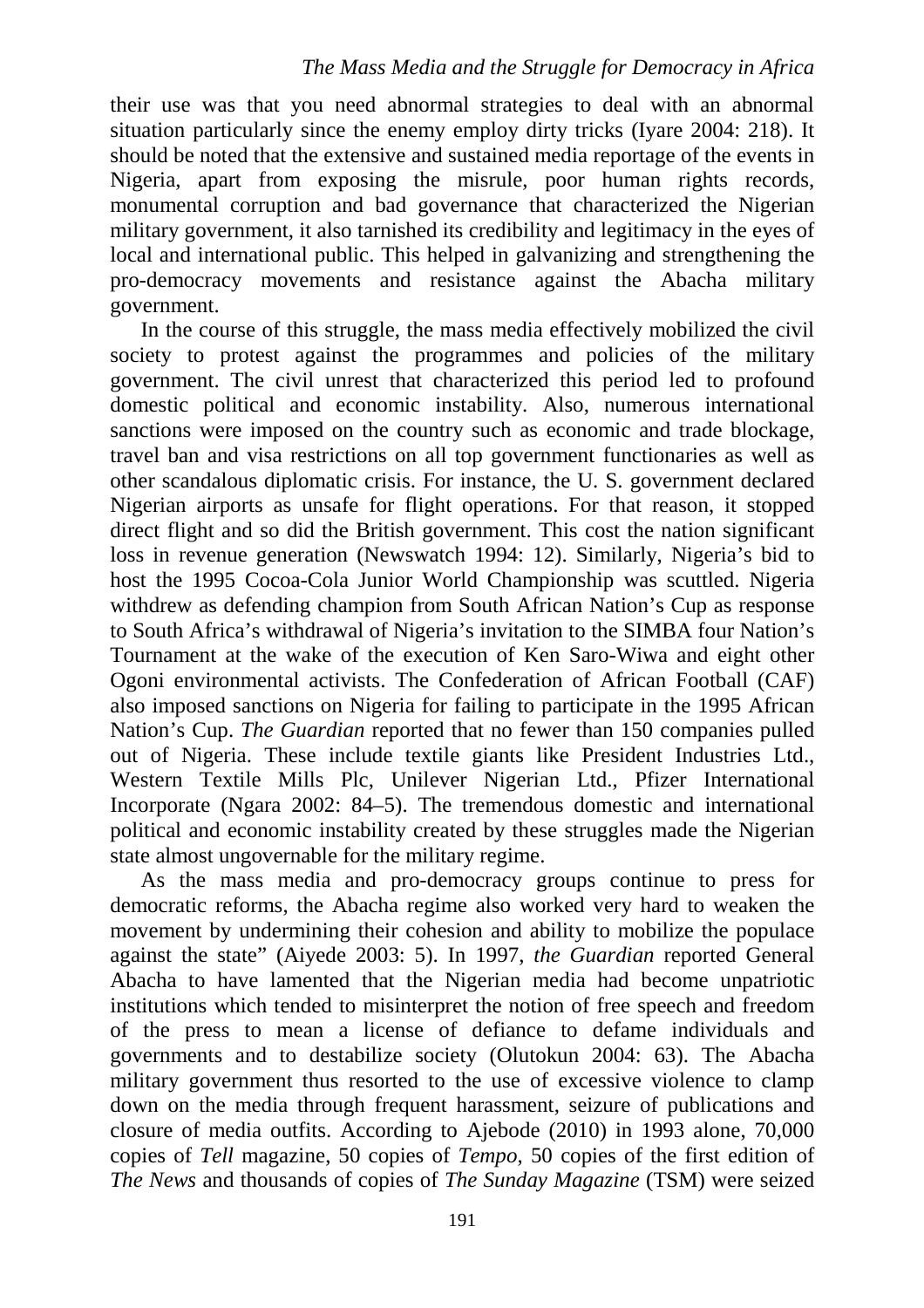by security agents. Similarly, in 1994, the government closed down the *Guardian, Concord* and *The Punch*. On these occasions, all the publications of these media houses (spanning twenty titles) were seized (Olukotun 2004: 32). Journalists were also targeted for arrest and detention and sometimes killed. This forced many of them to flee out of the country for safety. For instance, Godwin Agbroko (*Week*) and Dapo Olorunyomi (*The News*) were detained and beaten with rods and electric batons. Nosa Igiebor and Onome Osifo-Whiskey (both of *Tell*) spent six months in detention. Babafemi Ojudu (*The News*) was detained for eight months without being allowed a change of clothes (Ajebode 2010: 11).

Similarly, the publisher of *Razor* Magazine, Mr. Moshood Fayemiwo, Tony Irolade and Alex Kaba of the *News/Tempo* were also arrested and detained at different times, while others like Chris Anyanwu, publisher of *TSM*, Kunle Ajibade, executive editor of The *News* magazine, George Mba of *Tell* magazine and Ben Charles Obi of *Classique* were sentenced by a secret military tribunal to various jail terms over alleged involvement in the 1995 phantom coup (Malaolu 2004: 22). Also, several members of human rights groups, such as Tunji Abayomi, leader of Human Rights for Africa, and Beko Ransome-Kuti, Chairman of the Campaign for Democracy were either arrested or arraigned (Mustapha 1995: 15). Media organizations, such as *Newswatch*, *Tell*, Radio *Kudirat* as well as pro-democracy and human rights groups like NADECO, CD, NADC, and JACON, CLO, CRP and CDHR were demonized in the government-owned media as being externally funded to destabilize Nigeria (Obi 2000: 77). In extreme cases, Bagauda Kaltho (*The News*) was abducted and killed, and Tunde Oladepo (*The Guardian*) was killed in his house, while Alex Ibru, publisher of the *Guardian* was shot but escaped with injuries (Ajebode 2010: 11–12).

To counterweight the independent media, the military government bankrolled several media organizations to openly canvass for the prolongation of military rule and counter the democratization pressure (Aiyede 2003: 7). Ethnicity and religion was craftily manipulated by the regime to divide the ranks of the Nigerian media especially between the northern media (pro-military) and southern media particularly the Lagos-Ibadan axis (anti-military). In this faceoff, the southern mass media were accused of pursing a southern agenda other than democratization*.* Jibo and Okoosi-Simbime (2003: 183) recognized this tendency when they assert that "when a national issue enters the public domain for debate, the Nigerian media often, though not all the time, takes a Northversus-South position on it" For instance, *Daily Times* and *New Nigeria* newspapers (with northern ownership) were extensively used by the Abacha regime to counter the Lagos-Ibadan axis press. This section of the press widely reported and published articles that either eulogizes the person of General Sani Abacha, support his self-succession bid or engage in outright attack on the southern press; and in some cases engage in destructive criticism of democratic government. For example, an article published in *Daily Times* underscores this point: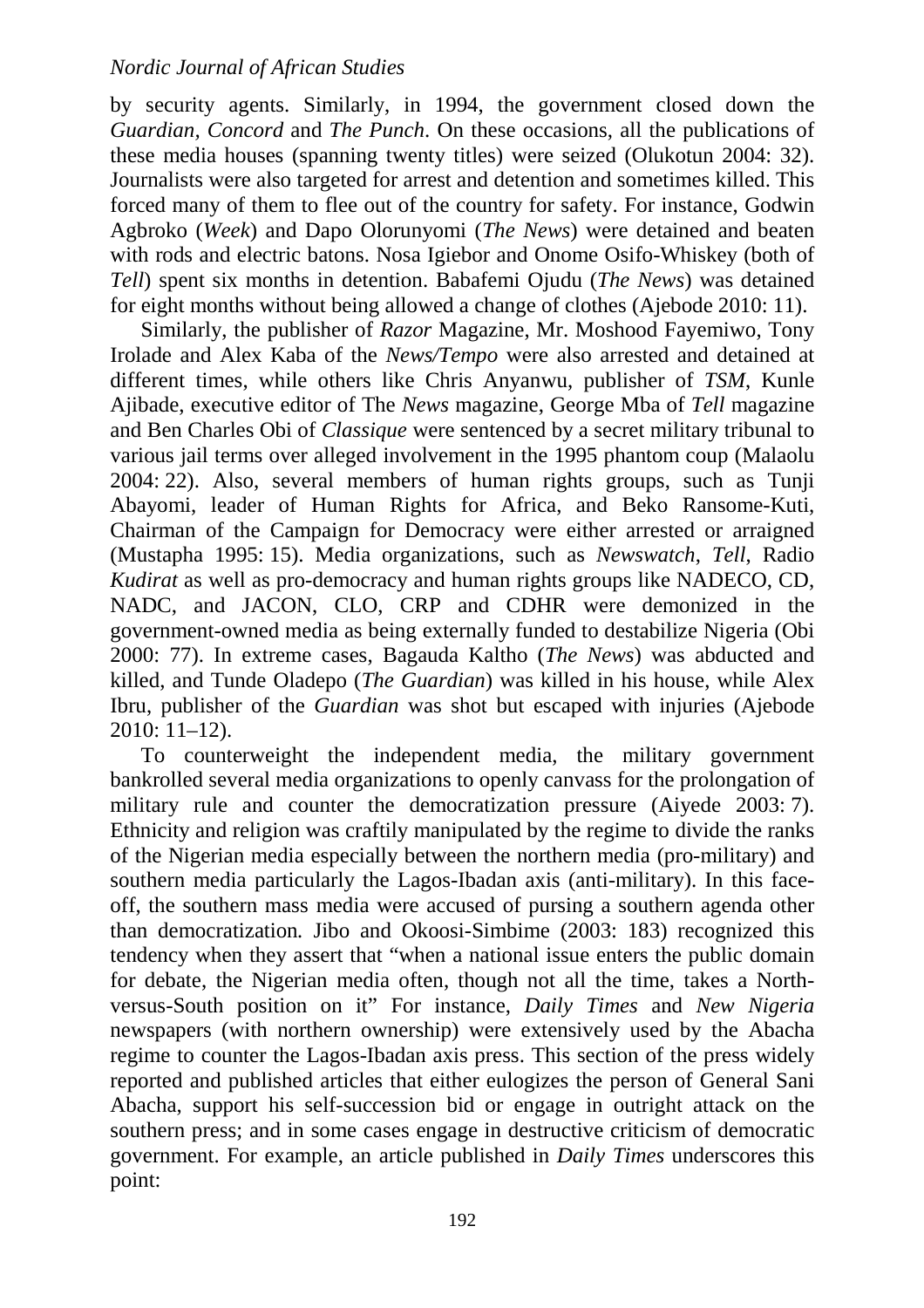#### *The Mass Media and the Struggle for Democracy in Africa*

The principles of patriotism and compassion have been the driving force behind General Abacha's several populist programmes in government. In fact, he is the people's general who had always made himself available for national service in moments of travails even at the risk of his life… History bears witness that it was General Abacha's timely intervention in the government of the country on November 17, 1993 that save the country from total disintegration… No other person would have managed Nigeria better (Animasaun et al. 1997: 6).

Similarly, in November 1997 when an interview was granted to Walter Carrington (then US ambassador to Nigeria) on the state of Nigeria which featured mostly in the Lagos-Ibadan axis press, an editorial published in the New Nigerian responded as follows:

The Nigerian media to me seem to be oblivious of the reality on the ground that, the administration of General Sani Abacha has recorded significant achievement in the last four years… some of us see the recent series of interviews in virtually every Lagos newspaper granted by Walter Carrington as trying to run Nigeria from American embassy in Lagos and through the pages of Guardian, This Day, The Punch, the National Concord, the Nigerian Tribune and a few others, within the dictate-to-them concept of American imperialism. When the attempt to run Nigeria by Carrington… failed, the media did the failed ambassador's bidding by attempting to set agenda for General Sani Abacha… (New Nigerian 1997: 5).

General Abacha regime also employed the use of state security agents to haunt and track down journalists. This led media practitioners to devise new strategy of operation from hideout-a strategy which has come to be termed as guerrilla journalism in which "banned news magazines [are] produced by plucky journalists who investigate, write, edit, publish, sleep, and eat in hiding, on the run" (Diamond 1997: 34). In the words of Ayo Olukotun the:

Sustained security siege on the opposition media and the outright closure and proscription of newspapers, forced a section of the media to develop an underground strategy to stay in business and to struggle against dictatorship. This was a notable departure in state-media relations and involved a hit and run operative style, in which journalists operating from hideouts continued to publish critical journals in defiance to the state (Iyare 2004: 216).

Leading media organization such as *Tell*, *The News* and private radios like Radio *Kudirat* had to publish and operate from unknown locations to avoid arrest and seizure of publications by coercive state agents. Olukotun notes that the guerilla media filled a crucial gap in getting people informed on goings on (sic) in government especially about those aspects which the government would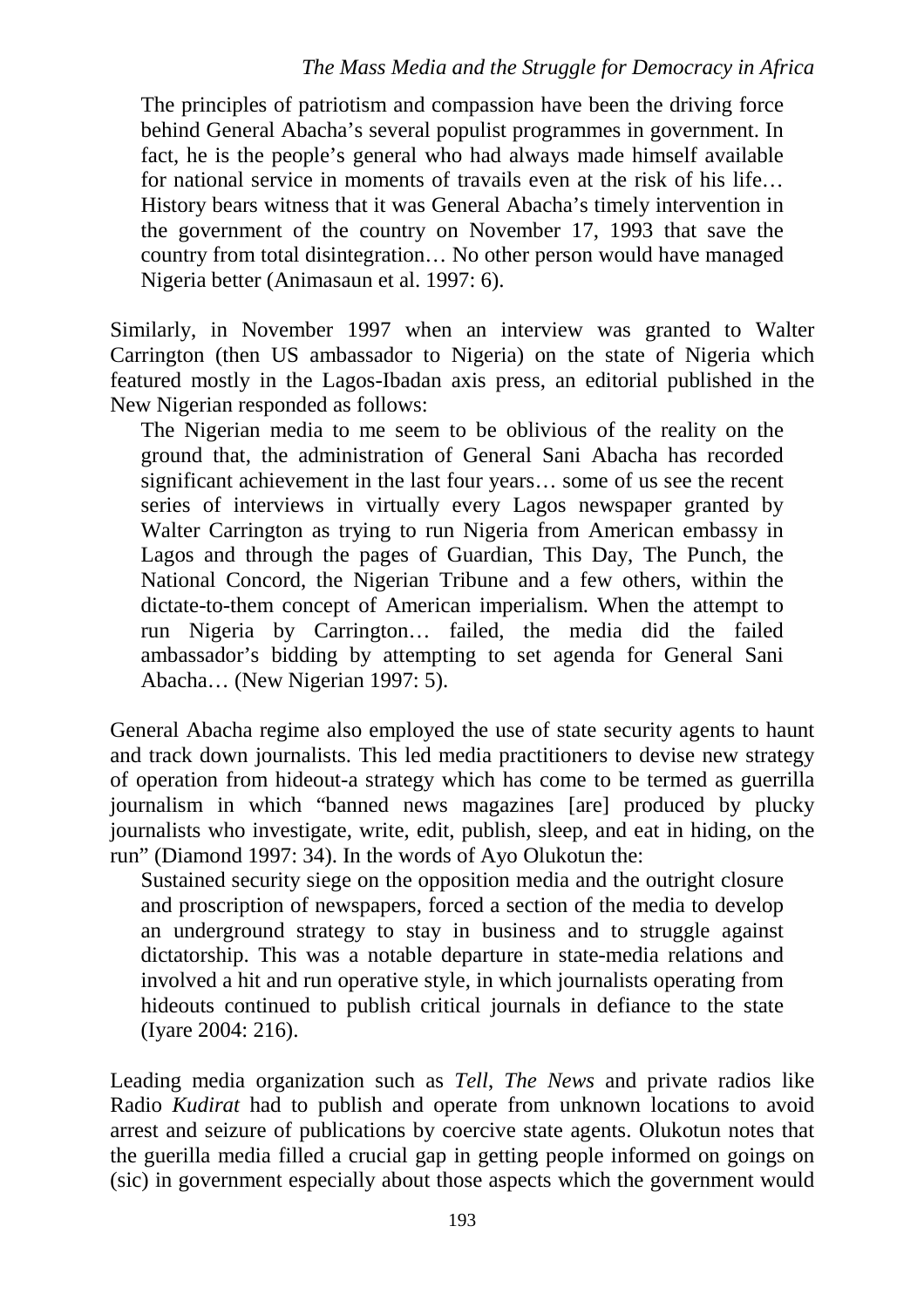like to conceal and provided opportunity for pro-democratic movements to voice out and challenge the military authoritarian rule (Iyare 2004: 217). Due to the high level violence deployed by the Nigerian military government between 1993 and 1994, Amnesty International reported that no fewer than 200 pro-democracy protesters were killed by security forces (Imade 2001: 3).

As pressure on the military government to democratize heightened, the Abacha regime in 1996 unveiled a three years transition timetable, although the media earlier warned that the military government was insincere about its intention to handover power, two years later, it became clear that General Abacha wanted to succeed himself as civilian president. The five registered political parties (described by critics as the five leprous fingers of the same hand) all endorsed General Abacha as the sole candidate to run for presidency. On March 3, 1998, General Sani Abacha, who was bent on continuing to rule the nation as a life president, deployed state resources to back a youth rally tagged 2 Million Man March in the national capital of Abuja (Adagunodo 2003: 260). The rally was widely known to be inspired by some shadow political groups that went by the name Youths Earnestly Asks for Abacha (YEAA) and the National Council of Youth Association of Nigeria (NCYA). The rally was coordinated by one Daniel Kanu and Alhaji Iliya Ibrahim (Adagunodo 2003: 260). The two-million man march was to beg a purportedly reluctant General Abacha to run for the presidency and this public spectacle was widely broadcasted by government-owned media organizations across the country. In response, the United Action for Democracy (UAD) led by Olisa Agbakoba organized a five million-man march in Lagos to counter the Abuja march, demanding the termination of military rule, the release of all political prisoners… and the convening of a sovereign national conference. This was dispersed by the police and Agbakoba was arrested and detained (Obi 2000: 78). The independent media gave wide and extensive coverage to this event in order to show that there were more pro-democracy supporters in the country than promilitary followership.

In August, 1998 General Abacha suddenly died in office and General Abulsalami Abubakar took over power as head of state. Even though General Abdulsalam pursued reconciliatory policies by releasing all detained prodemocracy activists and journalists and normalized media-state relations with the promise to return the country to democratic rule, the mass media nevertheless continued to mount pressure on the military government until democracy was restored on the 29 May 1999.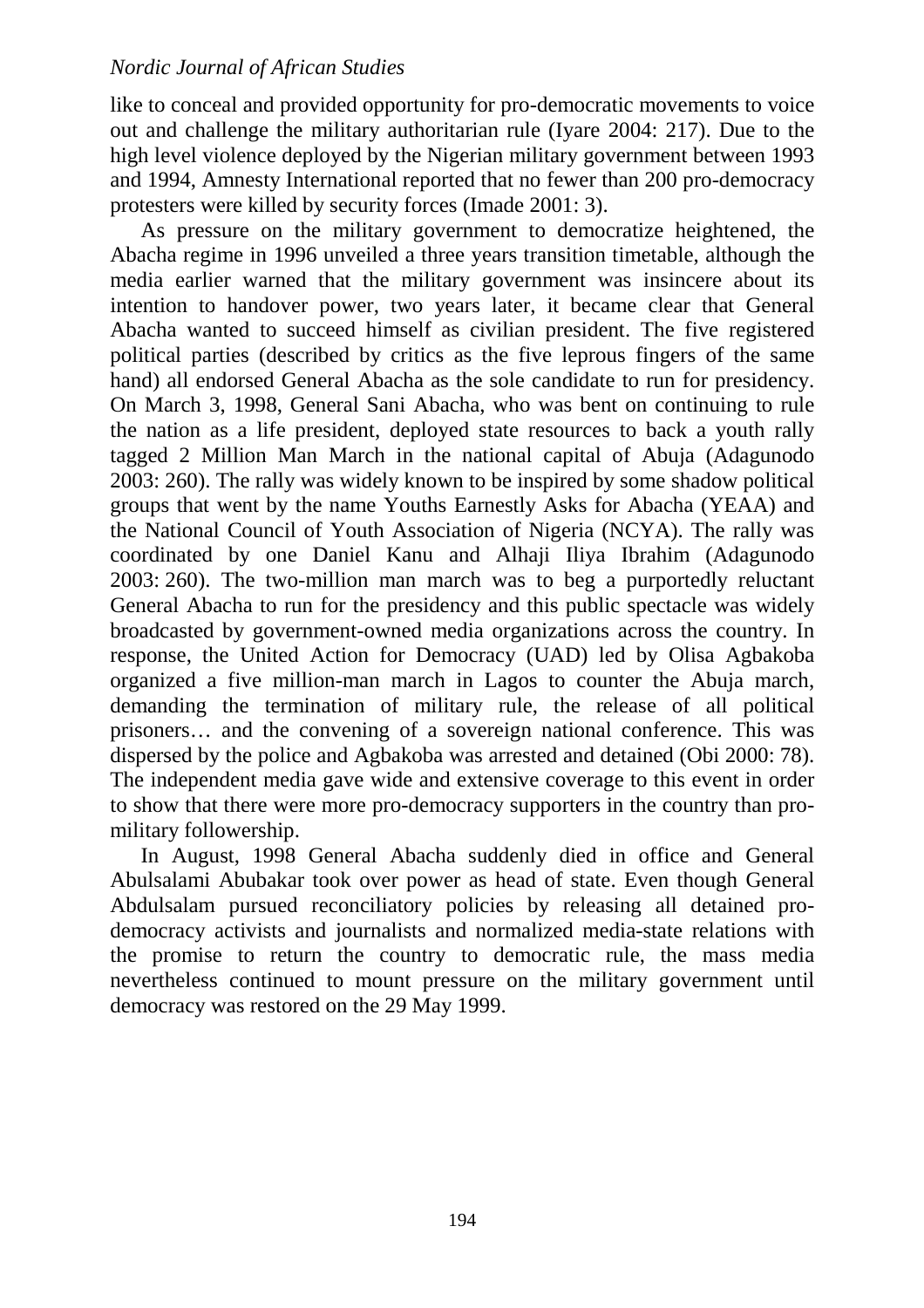# 5. CONCLUSION

The mass media played a key and leading role in the struggle for democracy in Nigeria from 1993–1999. The role played by the media shows that the Nigerian media just like in the colonial days remain an important agent of revolutionary change. The media, not only performed it traditional role of supplying the people with information about the daily events that affects their lives, but also assumed a responsive role of shouldering the burden of the Nigerian society by fighting an overzealous military dictatorship when virtually all institutions of the state have crumbled in the face military oppression. The media through extensive anti-military articles, publications and broadcasts sustained an effective struggle against the Nigerian military government through the mobilization of pro-democracy, human rights and other civil society groups to demand for democracy. This struggle became successful with the historic transfer of power by the military to a democratically elected government on the 29 May 1999.

In view of the important role the mass media has played in enthroning the present democracy in Nigeria, efforts should be made by government and stakeholders to sustain the gains by creating enabling environment that would strengthen the capacity, independence, and security of media practitioners as way of safeguarding and consolidating evolving democratic institutions.

# **REFERENCES**

Abubakar, D. 2001.

The Authoritarian State and Human Rights Violation in Africa: A Case of Nigeria 1983–1995. In: A. Rwomire (ed.), *Social Problems in Africa*, pp. 71–90. London: New Vision Praeger.

Adagunodo, F. 2003.

*Neo-Traditional Media Culture versus the Nigerian Military State*. Nigeria: Newsbreak Newspaper.

Adesoji, A.O. 2006.

*Globalization of the Media and the Challenges of Democratization in Nigeria*. **Nebula** 3(4): 38–50.

Agbese, P.O. 2004.

Soldiers as Rulers: Military Performance In: G.K. Kieh and P.O. Agbese (eds.), *The Military and Politics in Africa: Engagement to Democratic and Constitutional Rule*, pp. 57–90. Aldershot, England: Ashgate Publishing Ltd.

Aiyede, R. 2003.

*The Dynamics of Civil Society and the Democratization Process in Nigeria*. Ibadan*,* Nigeria: Development Policy Centre.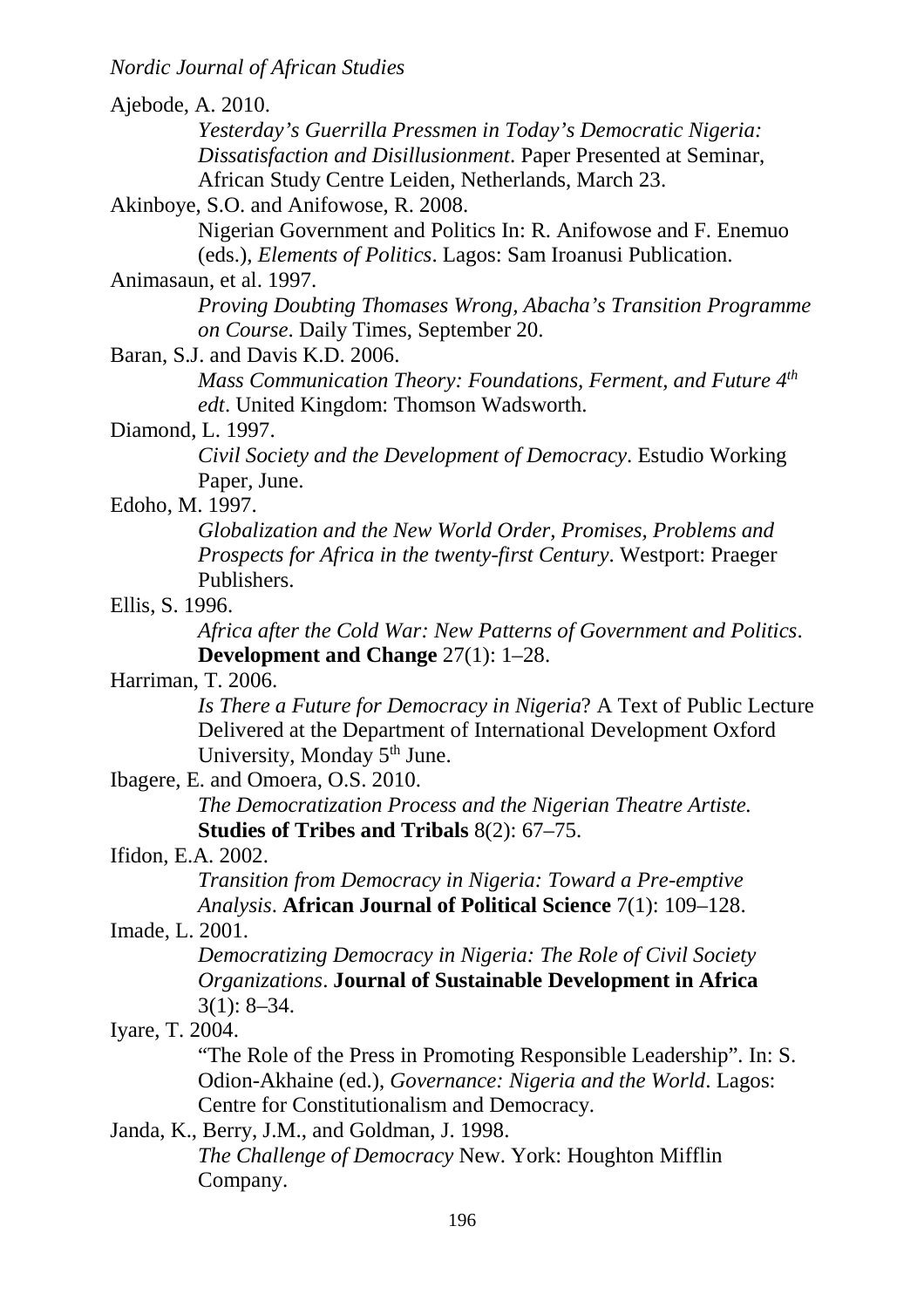Jibo, M. and Okoosi-Simbine, A. 2003.

*The Nigerian Media: An Assessment of its Role in Achieving Transparent and Accountable Government in the Fourth Republic*. **Nordic Journal of African Studies** 12(2): 180–195.

Malaolu, O. 2004.

*The Effects of Militant Press on Nigeria's Democratic Evolution*. A thesis submitted in partial fulfillment of the requirements for the degree of Master of Arts Department of Mass Communications College of Arts and Sciences University of South Florida Major.

Momoh, A. and Thovoethin, P. 2001.

*An Overview of the 1998–1999 Democratization Process in Nigeria*. **Development Policy Management Network Bulletin** 8(3): 1–9.

### Mustapha, K. 1995.

*Abacha Purges the Opposition*. **The News**, August 14, p. 15.

### **New Nigerian** 1997.

*Abacha, the Media and History*. November 4.

Ngara, C.O. 2002.

*Nigeria's Image Crisis in the International System: 1993–1998*. A Thesis Submitted to the Department of political Science and Administration, University of Maiduguri in Partial Fulfillment of the Requirement for the Award of B.Sc. (Hons) Degree in Political Science. Unpublished.

### Ngoa, S.N.O. 2010.

*Functional Democracy and Mass Media: A Critique.* **Global Media Journal African Edition** 4(2): 132–150.

# **Newswatch** 1994.

September, 19.

# Obi, C. 2000.

*Last Card: Can Nigeria Survive another Transition?* **African Journal of Political Science** 5(2): 67–86.

# Olukotun, A. 2004.

*Represive State and Resurgent Media under Nigeria's Military Dictatorship, 1988–1998*. Sweden: Nordiska Afrikainstitutet Upssala.

### Ostini, J. and Fung, A.Y.H. 2002.

*Beyond the Four Theories of the Press: A New Model of National Media Systems*. **Mass Communication & Society** 5(1): 41–56.

# Owens-Ibie, N. 1994.

*Press Responsibility and Public Opinion in Political Transition*. **Africa Media Review** 8(1): 69–80.